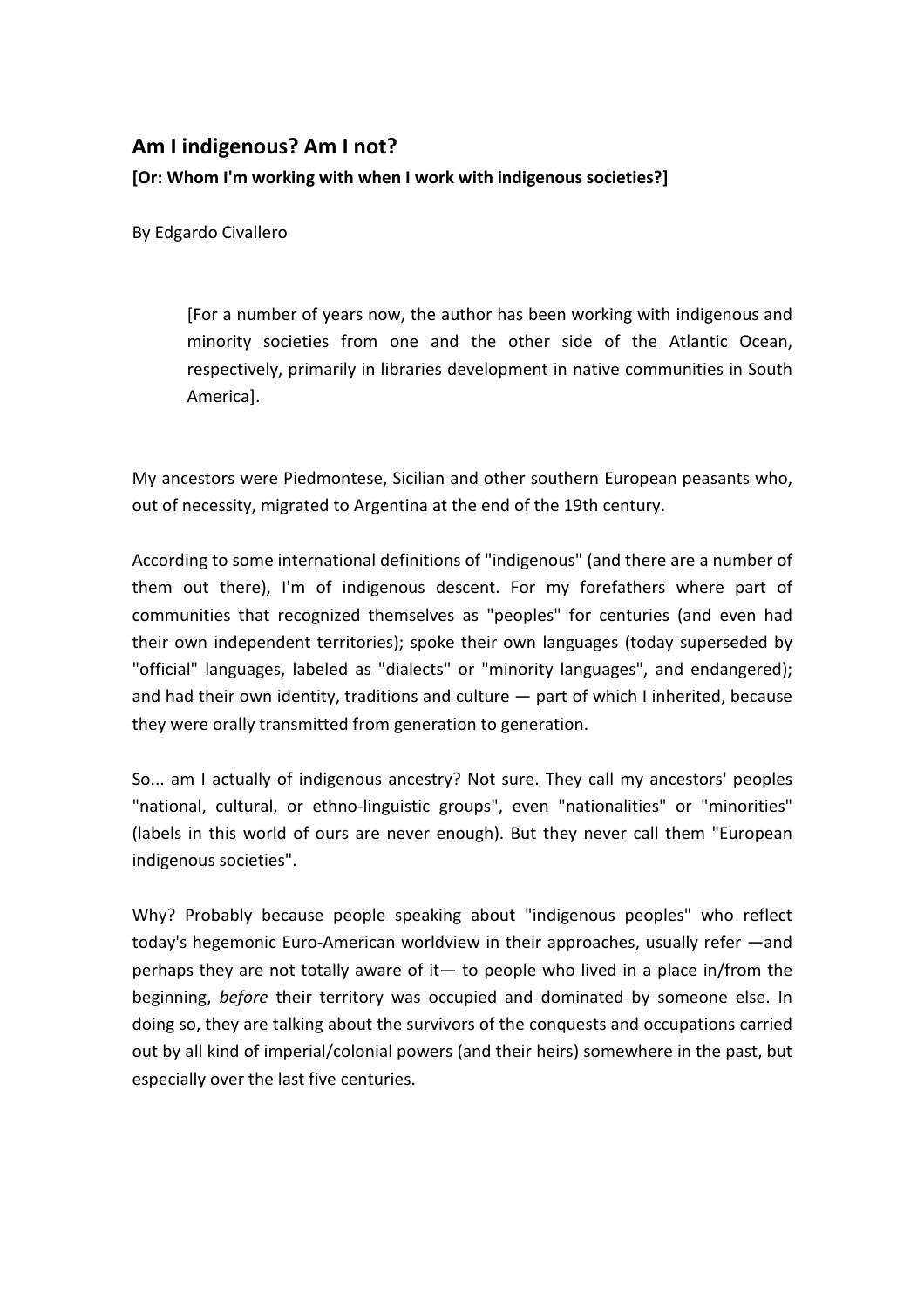And European peoples (national groups, minorities, or whatever they are called today) were not subjected to any conquest or occupation by imperial powers — or, at least, that's the common belief. Ergo, they cannot be seen as "indigenous".

But the common belief is wrong, and I could still consider myself as being of indigenous origin. The reason? During the last five centuries, and before going elsewhere to plunder and massacre, the imperial powers (most of them European) accomplished a sort of "internal conquest": a bloodshed aimed at eliminating dissonant voices, homogenizing the population and making everything even and the same in their own territories  $-$  everybody speaking the same language, believing in the same religion, loving the same flag...

Yes: before going to conquer other lands and peoples outside of their borders, the big Empires got some training at home. With their own peoples. That conquest somehow continues today, using all means at their disposal: from discrimination to negation, to oblivion, to cultural and social pressure, and from fines to criminal prosecution, to imprisonment, to state terrorism... That's why the language of my forefathers is now a dying "dialect" and their identity, a cloudy memory; that's why the surviving traditional beliefs, customs and words of modern Basque, Galician, Asturian, Occitan or Welsh peoples, to put a few examples at hand, are literally collapsing under the weight of "national" elements.

And yet, nobody would say that I'm "of indigenous descent".

Again: why? Maybe because, for a number of reasons, when people speak about "indigenous peoples" nowadays, they are in fact referring to *non-European* peoples that have been (and still are) the victims of the *European* colonial, imperialistic powers (and their heirs) since 1492 onwards.

Going one step beyond, most of them don't speak about *any* non-European people: they have a very particular profile in mind. In order to be truly "indigenous", these peoples have to be *Others*. They have to be *different* from "us": different language, different skin, different thoughts. And, in general, they have to stick to a sort of stereotype that includes a number of commonplaces: connection to Nature, spirituality, sacred traditions, "folkloric" clothing, music and habits... In certain contexts, these differences may be used for discriminatory, even racist purposes; in others, for (intentional or not) romanticist deformation of the true nature of modern "indigenous" and "minority" societies.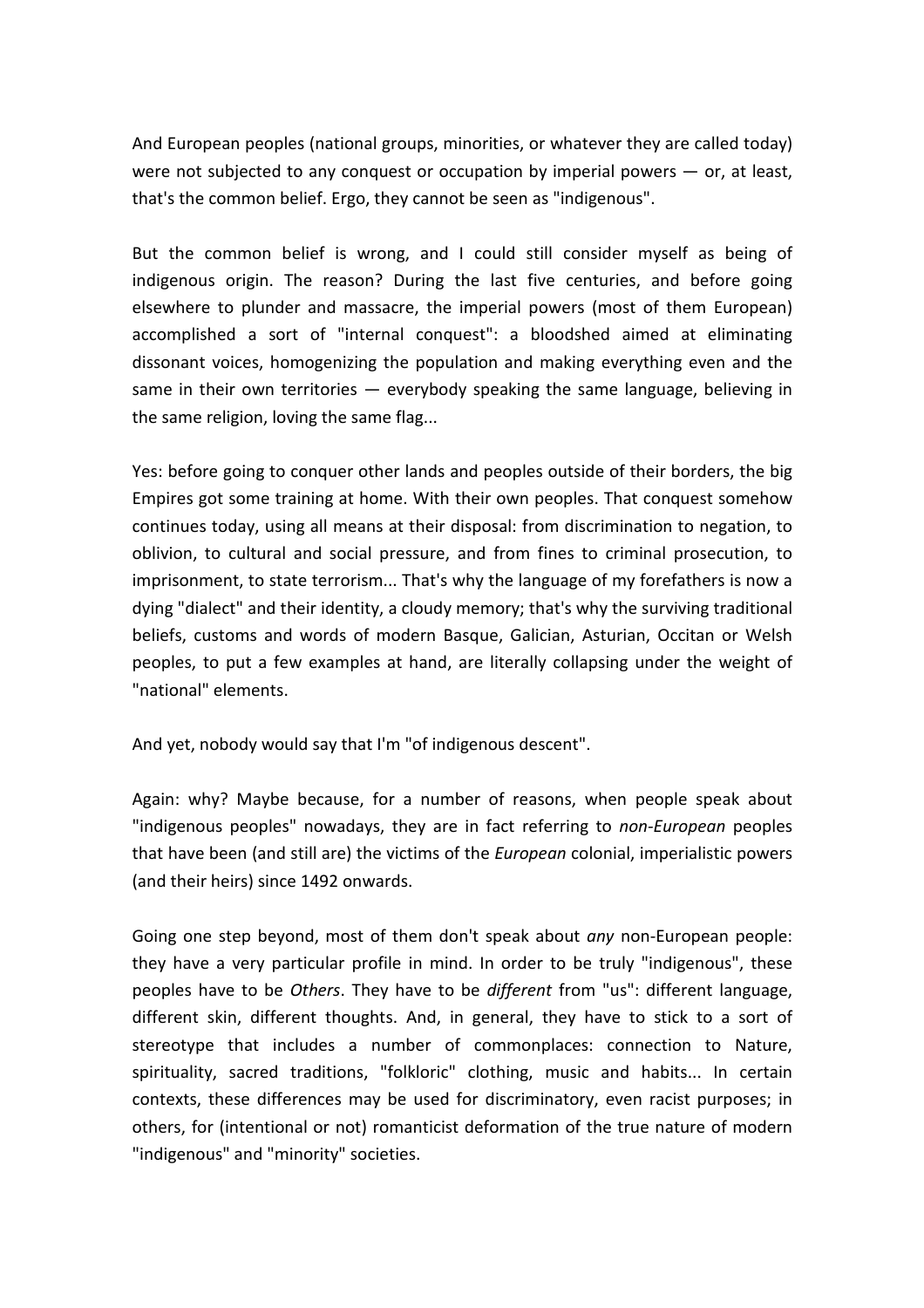In that case, no, I'm not of indigenous background. For some people, I'm even a member of the conquerors' lineage.

So... what makes an indigenous person to be indigenous? What makes me not to be one? In what sense are we using the term "indigenous" today? Are we using it just as a polite umbrella-term — a politically correct word to mean "the Others", "the exotic, different ones over there"? Or "the non-western-European survivors of an imperialistic madness which is still going on today under other names but with the same purpose, and about which nobody cares that much after all"?

I have no proper answer to any of those questions, and I don't know if anybody has.

Definitions and concepts related to this subject are too many and too divergent nowadays. Probably because it's a thorny issue; there's still a lot of pain floating around it, too many heated and opposing opinions, too many contradictions. And too much damage done and being done. I know that firsthand: when I work with the socalled "indigenous" peoples in South America and the so-called "minority" peoples in Europe, I find similar traces of violence buried in their history and their memories, and I recognize very much the same cultural pressure and social negation in the present. Even if the scales are radically different —I don't know if there's something even comparable to the genocide suffered by indigenous peoples in the Americas—, all of them are survivors of a tragic past that never really went away and continues to shape their present.

After visiting and discussing all these ideas for many years, once and again, I've found that it doesn't really matter whether or not I am of indigenous descent. Many words and labels have changed or lost their original meaning and have become quite useless. At this point, knowing who my forefathers were is enough for me, as well as being aware of their legacy, including some pieces of their "minority" languages and their love for a small patch of land that, even in the distance, they never forgot. Knowing my heritage as an Argentinean citizen is also important: it feels overwhelming being heir to so many native languages, customs, beliefs, (bright and dark) stories sounds and ideas, including —again— the love for a particular home ground and many different landscapes.

I try neither label people nor myself: an "indigenous" person, for me, is just a person no need of adjectives. It's a person with a past and a history, as many others. A person